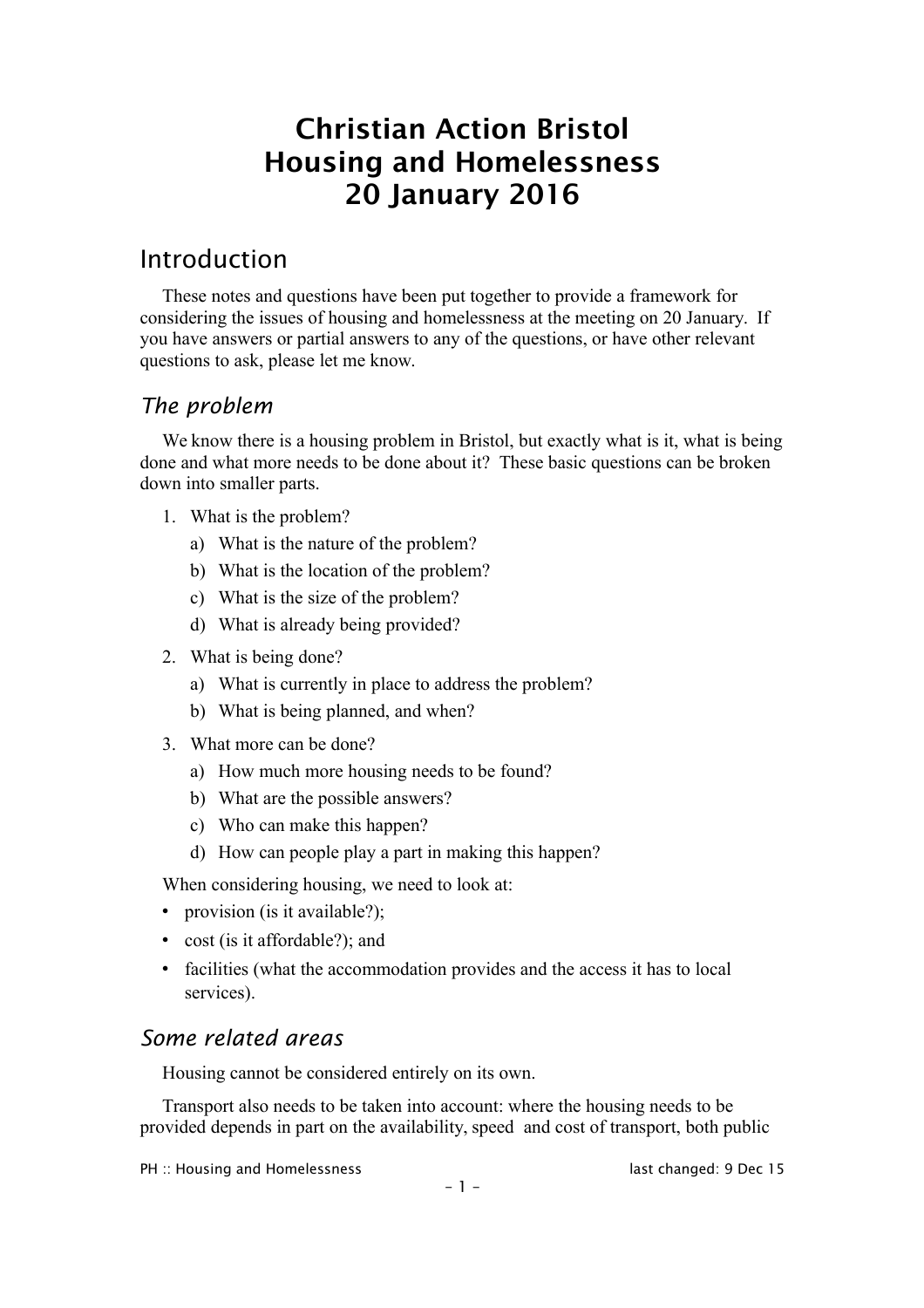and private: fundamentally between where people live, work and shop; but also other factors such as the catchment areas of good schools, play areas for children, where people access entertainment (which could be anything from pubs to theatres to green spaces) and the wider transport networks.

All these other factors affect where the housing is needed; and the provision of housing affects these other factors. This feedback loop makes reliable planning impossible – a good supply of affordable housing, for example, will tend to attract new employers into the area, which will increase the demand for housing. This is not an argument that nothing should be attempted, and no planning undertaken, simply a recognition that a realistic objective is to improve the problem because we are unlikely to solve it completely.

# Details

# *1a) The nature of the problem*

The problem is often summarised very simply: we need more housing in Bristol; but we need to be a bit more specific, and the problem is not simply about the quantity of housing. There are a number of questions which need to be considered.

- *How much housing is needed (how many units)?*
- *What type of housing is needed (room, flat or house, how many bedrooms, how many people can live there, is there a garden, a garage, space to park a car, two cars or three cars)?*
- *Where is it needed?*
- *On what basis (short-term rent, long-term rent or buy)?*
- *At what price?*
- *With what local facilities (shops, banks, schools, places of worship, community halls, access to public transport)?*

When we talk about housing, we are talking about places for people to live – not just a roof over their heads. Homeless people need a home, not just a house: somewhere they have the right to be, with a front door key to give them the right of access and the right to choose to keep other people out, where they can securely store their own belongings and where they have a degree of control over who lives with them.

# *1b) The location of the problem*

One assumption is that the housing problem affects all areas of Bristol, so more housing is needed in all areas, but is this actually the case?

### – *Do we need to increase the supply of housing in every area of Bristol, or is the need concentrated in some areas – and, if so, which ones?*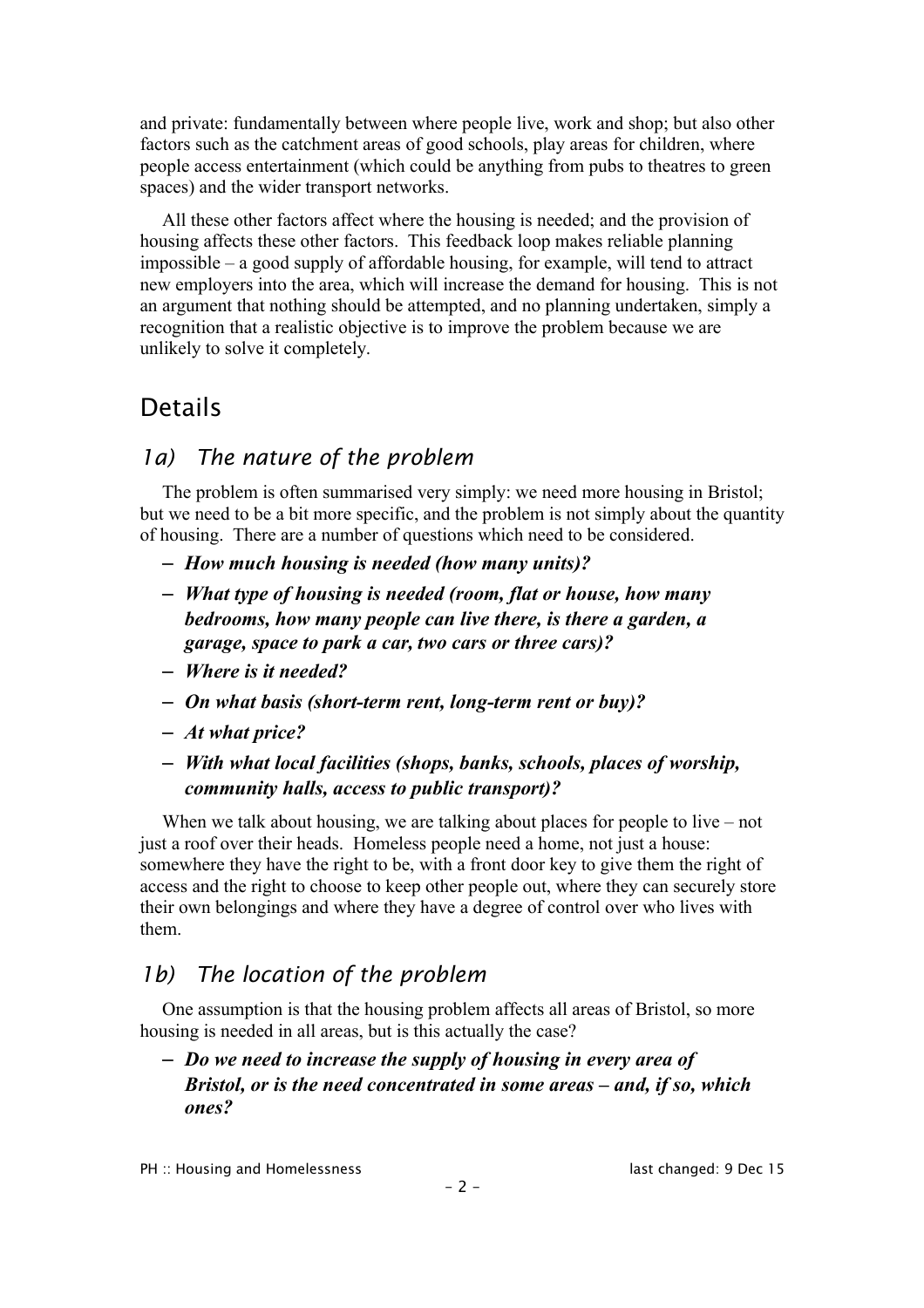Whatever the size of the need, it is in practice easier to develop housing in some areas than in others.

The housing problem in Bristol cannot be addressed within the city boundaries: a significant part of Bristol's housing stock lies within South Gloucestershire.

– *When we talk about the housing problem in Bristol, what is the geographical area we are talking about? Is it the area within which people commute to Bristol, or something else?*

# *1c) The size of the problem*

A basic starting point is that everyone in a hostel is homeless and in need of accommodation. Presumably the Outreach Team know of others who are sleeping rough, in tents, in squats, on friends' floors and other places, who are equally in need of somewhere to live.

- *Do we have reasonable figures for the number of people in each of these categories?*
- *How many of these people are refugees and asylum seekers, and how many more do we realistically expect to arrive in Bristol over the next five years?*

The next starting point for understanding the size of the problem is the Bristol Supported Housing Register, so an obvious question is: what can we tell from the Register?

- *How many people on the Register are looking for accommodation with space for more people? How many more?*
- *How many people on the Register are looking for accommodation of a different kind (location, facilities, etc.) but are not looking for more bedrooms?*
- *How many people on the Register are looking to downsize?*

However, the number of people registered as looking for another property is not the same thing as the size of the problem: the actual problem could be higher or lower.

- It could be higher because there will be people looking for accommodation who are not on any official list.
- It could be lower because many of those looking for accommodation already have inadequate or inappropriate accommodation, so finding them a new place will free up the place where they move from.

Another question which needs to be considered is: how accurate is the Register? Thee are several aspects to this.

• Some records in the Register will be out of date. People are added to the Register and then discover that they will not be offered what they are looking for any time soon, so they find other solutions and fail to update the Register when their circumstances change.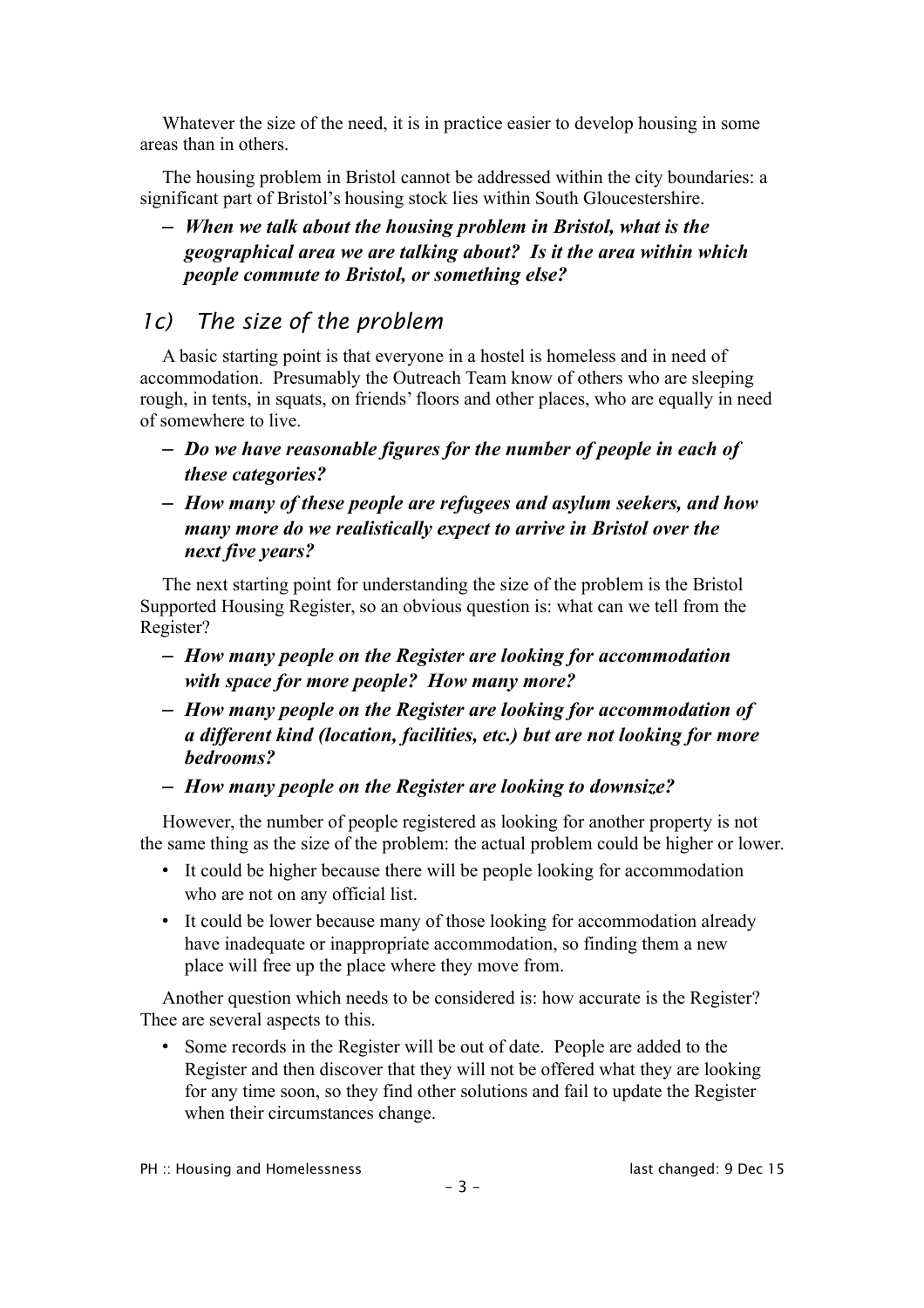- Some people will be looking for accommodation which is technically unsuitable: typically, this is the case with fathers who are separated from the mother(s) of their children and want accommodation which includes space for their children to stay with them for part of the week.
- *Do we have any figures on how accurate the Register is?*

# *1d) What is already being provided?*

If we are to understand the housing problem, we must know not only how much more housing is required, but also how much housing is already in use. There is a big difference between needing to increase the housing supply by 1% and needing to increase it by 25%

In considering the existing housing stock, we need to know all the usual details (how many bedrooms, how many people can live there, etc.) but also the condition of the buildings and their expected lifespan: you can move people into houses scheduled for demolition as a short-term response, but it is not a long-term solution.

– *How much housing do we already have, of each type?*

## – *How much housing do we have which is suitable for or adapted for people with specialist needs – people who use wheelchairs, have addictions, learning difficulties, language difficulties, … ?*

# *2a) What is currently in place to address the problem?*

There are a few different ways to tackle the problem. The two obvious basic responses are to increase the supply of housing and decrease the need for it.

## Produce new housing

This is an important and obvious approach.

The advantages include:

- it generates new housing;
- in principle, the housing produced can be carefully matched to the need; and
- it can be undertaken on a commercial basis.

The disadvantages include:

- it requires a great deal of capital investment;
- it can only be done if suitable land is available; and
- the whole process (creating a viable scheme, land purchase, planning permission and building) inevitably takes a long time.

## Make use of housing which is currently empty

This generally requires some form of renovation.

### – *Are there sufficient incentives for making use of empty homes? Are*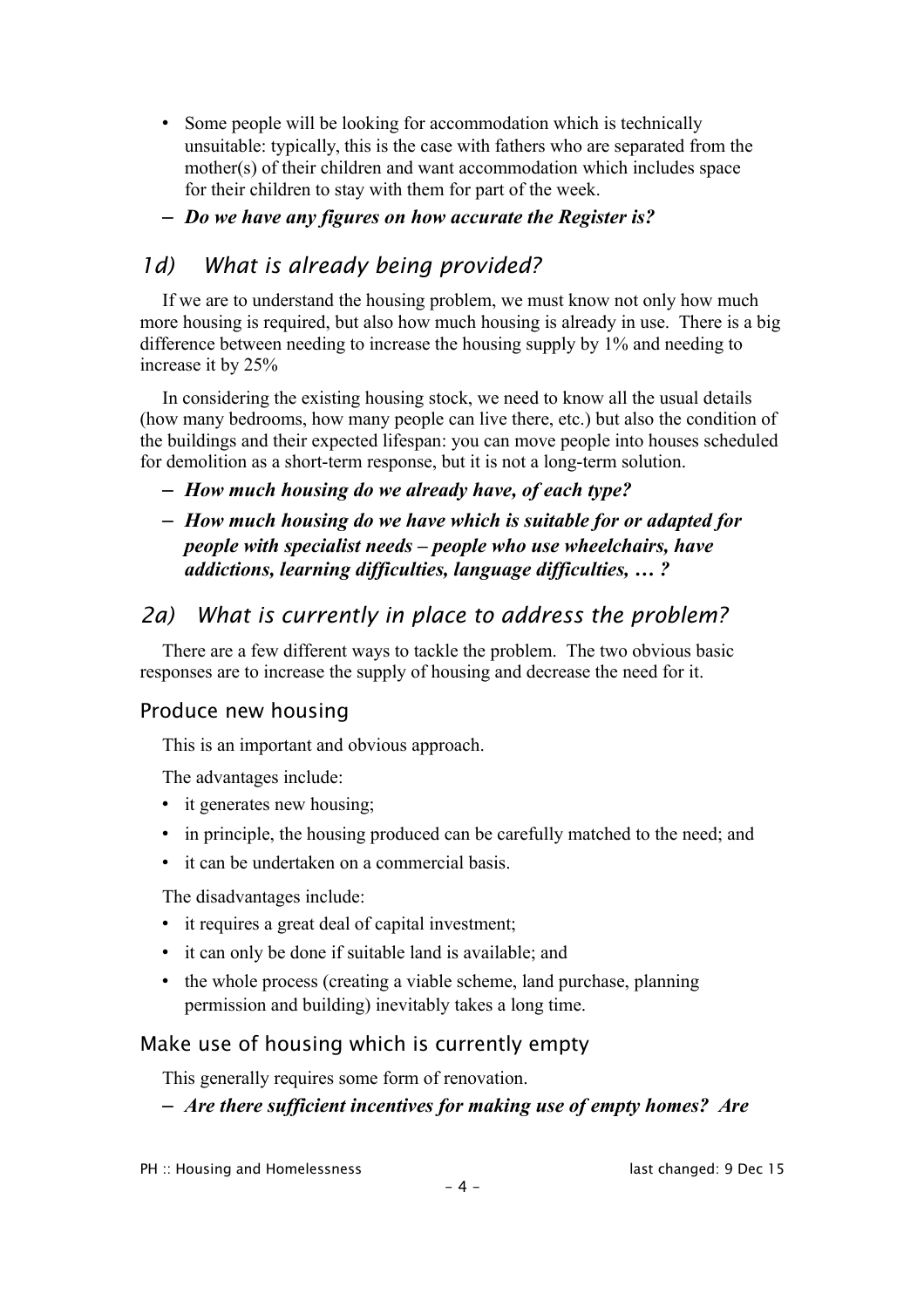*there barriers which could be removed or reduced? Are there policy or legal changes which would increase the housing supply?*

- *Can we speed up the process by which unused housing is brought back into use?*
- *People will squat in dreadful conditions. Is there any scope for allowing people to camp in un-renovated houses before they are fixed? Possibly even get them involved in the process of renovation, as a form of apprenticeship?*

#### Make more effective use of the housing we already have

The Government's 'bedroom tax' is intended to make better use of our housing stock by giving people a financial disincentive to remain in a property which has more bedrooms than they need – actually, more than they are supposed to need. This is a very blunt approach: people often have good reasons for not wanting to move, or for wanting a property with more bedrooms than the Government thinks they need.

Another approach is to encourage people with a space bedroom to fill it – to let it out. For example, parents with a child at university might let the bedroom to another university student during term-time. Or an elderly person might let a room to a younger person at a reduced rate in return for some companionship and assistance with living.

Young people have often lived together out of necessity, until they can afford a place of their own, but they can also choose to live together intentionally on a longerterm basis. This can be anything from a stable living arrangement through to different forms of intentional community.

Married couples and families can share their home with single people on a longterm basis. There are increasing numbers of communal homes, operating with a variety of objectives and models, but they all make effective use of building for housing people.

- *Are there ways to encourage and support these forms of shared and communal living?*
- *Are there barriers to these arrangements which could be reduced or removed?*

#### Enable people to access the housing which currently exists

Access to housing is limited by finance, and, to a lesser extent, by transport. While it is not easy, both these problems can be addressed: Deposit Bond schemes help people access private rented accommodation, for example.

The human factors are harder to address. People generally become homeless for a complex set of reasons, including debt and relationship breakdown; people who have been homeless for some time generally (but not always) add to these problems with alcohol and drugs, and with damaged physical and mental health.

#### – *How many people are unable to access the housing they need simply*

PH :: Housing and Homelessness last changed: 9 Dec 15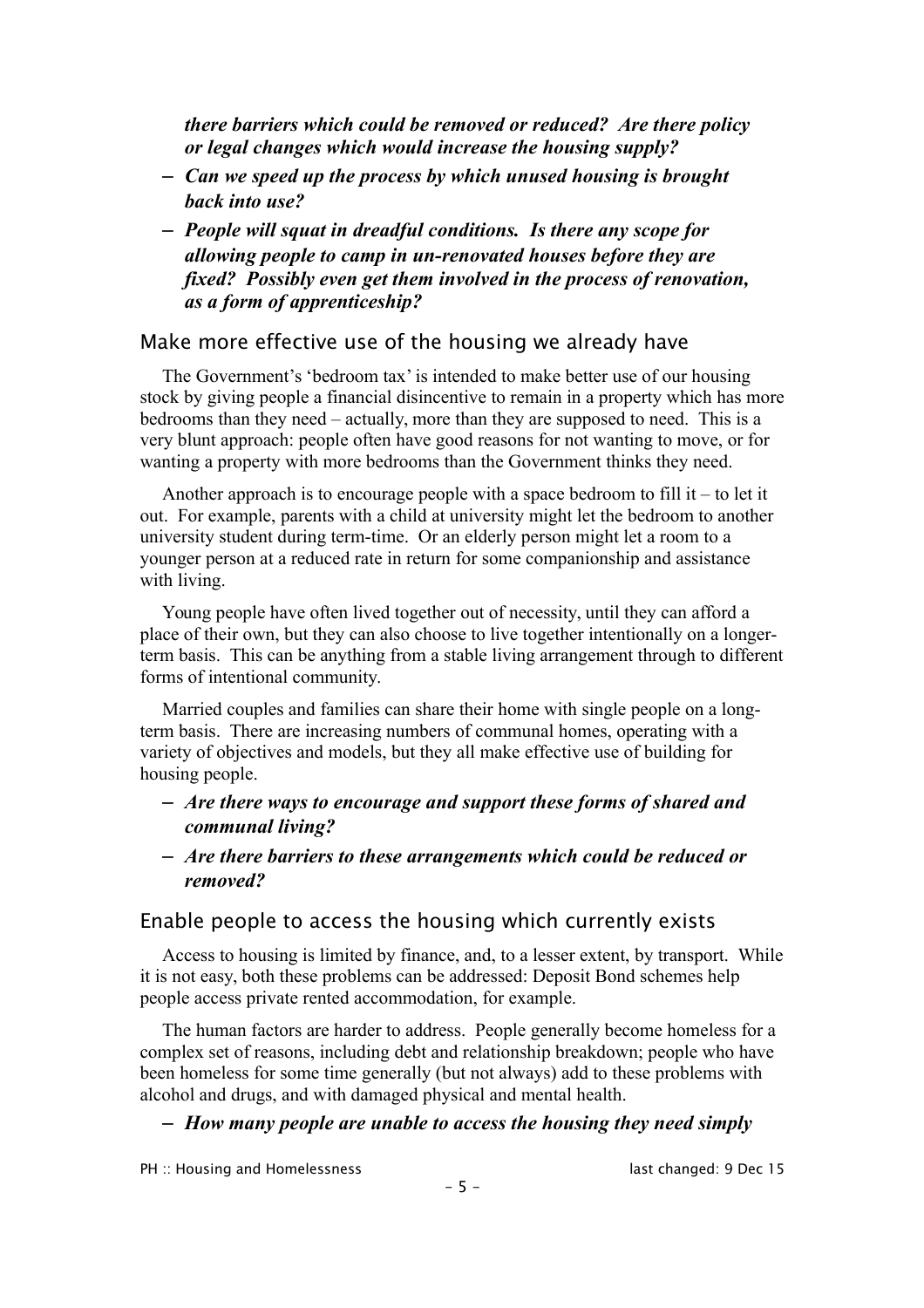*due to lack of finance?*

– *How many people are unable to access the housing they need until the factors associated with a chaotic lifestyle have been sufficiently addressed? How readily available is this help they need?*

### Convert other types of buildings into housing

For example, some people are working to convert empty office blocks into accommodation.

- *Is there scope for more to be done in this area?*
- *Could other types of building be converted?*

### Decrease the need for housing

This is mainly a longer-term strategy.

Every divorce doubles the number of housing units a family requires; if there are children and the parents both stay in touch, then both parents will want to have space in their accommodation for their children to stay overnight. So strategies which decrease the divorce rate will reduce the demand for housing.

Divorce also increases the pressure on housing because of the frequent relationship difficulties between children and step-parents causing the children to leave home sooner than they would have liked.

If young people are able to stay in the family home when they leave school and get a job, this will reduce the need for housing for single people.

– *What other social changes could reduce the need for housing in the longer run?*

*2b) What is being planned?*

- *What is in the pipeline, with a plan, timescale and funding?*
- *When should it start and when should it be complete?*
- *How confident are we that each of these plans will actually be completed on or near schedule?*

## *3a) How much more housing needs to be found?*

In the light of what is already being done and already being planned, where are the gaps? If all the planned activity takes place, what would still be missing?

When considering the gaps, there are some obvious questions.

- *Which are the largest (affecting the greatest number of people)?*
- *Which are the most significant (affecting people to the greatest extent)?*
- *What needs to be done most urgently?*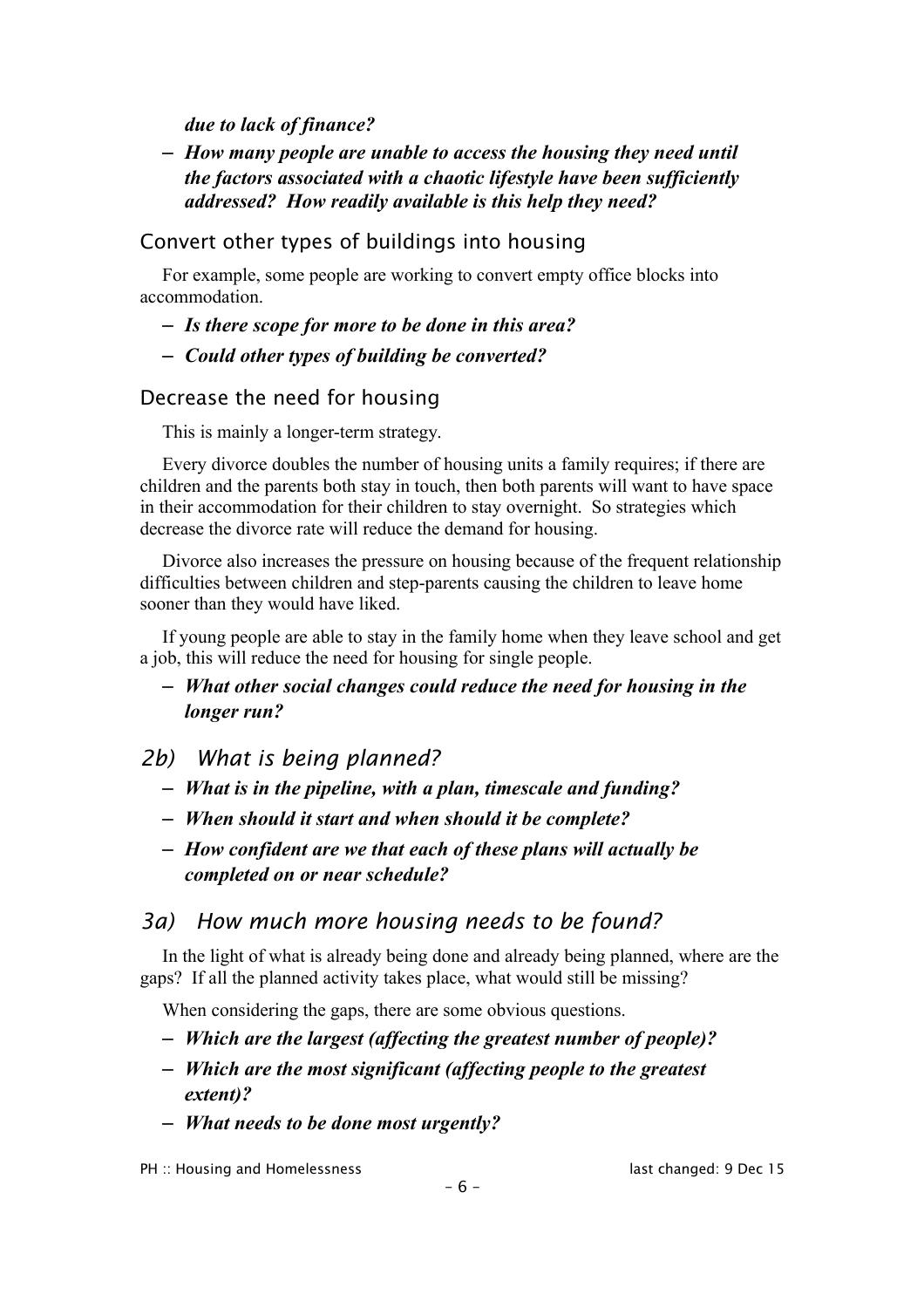#### – *What can be done most quickly?*

## *3b) What are the possible answers?*

We are not looking for complete answers, but for ideas which can make the situation better for some people.

– *What else can be done which would move us in the right direction?*

## *3c) Who can make this happen?*

The main players are obvious.

- Emergency accommodation providers
- Hostel providers
- Social housing providers
- Private landlords
- Landowners, property developers and the Planning Department

# *3d) How can people play a part in making this happen?*

Supported accommodation is expensive, in part because the tenancies often fail, resulting in voids, administration costs and (because of the state the property is often left in) renovation and redecorating costs; and in part because of the cost of providing support to the tenants. Clearly, the more effective the support, the fewer the number of failed tenancies and the less the associated costs.

### – *Is there scope for more people to get involved in tenancy support on a voluntary basis?*

# Some Related Questions

When considering housing and homelessness, it is easy for the conversation to get side-tracked. The point is this last section is to acknowledge these other issues, are real and valid, but we aim to leave the conversation for another time.

### Housing and money

Housing is one perspective on the problem: money is another. If you are rich enough, you can find somewhere to live. The problem can be seen not as a lack of housing, but as a lack of affordable housing.

This is true in part: there is a scarcity of housing, so market forces drive up the price. The richest can pay more, so they can always find somewhere to live; and if a homeless person had enough money, they would not be homeless. But the fundamental problem is still a lack of housing: if everyone was suddenly rich, we would still not have enough places for everyone to live.